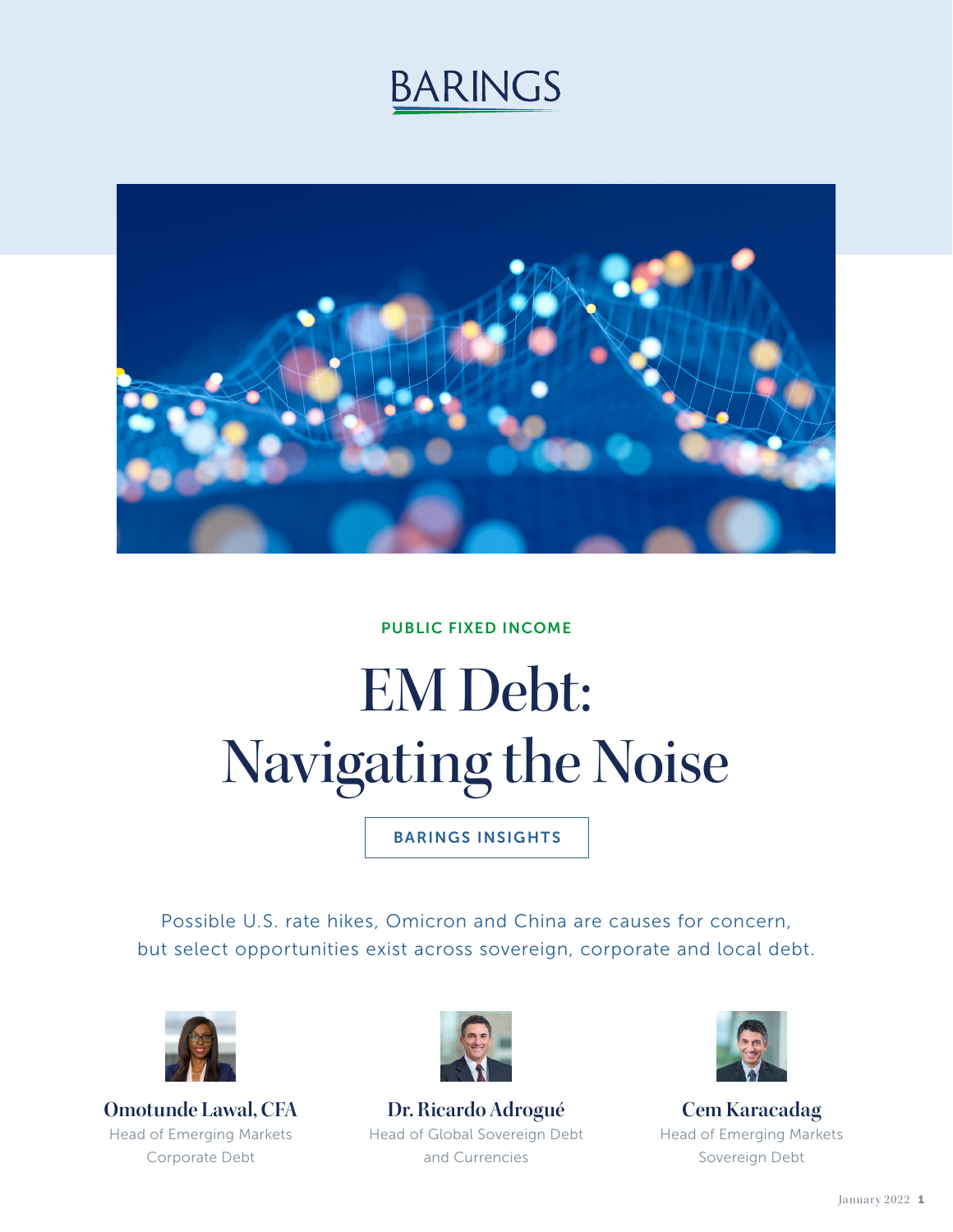The fourth quarter of 2021 saw a significant increase in risks for emerging markets debt (EM) investors. In China, two major real estate developers defaulted on their debt. Geopolitical tensions rose as Russia continued to build up troops along the Ukrainian border. And across a number of EM countries, interest rates rose. Brazil saw a dramatic increase, while in Central and Eastern Europe, where rates had already been steadily going up, the pace of the increases accelerated. At the same time, the U.S. Federal Reserve (Fed) became more hawkish to combat high inflation, announcing that it will taper its asset-purchase program by early 2022 and possibly raise rates shortly after. These conditions brought negative returns across sovereign (-0.44%), corporate (-0.61%) and local (-2.53%) debt in the fourth quarter and caused spreads to widen across the board.1

#### **Risks Abound**

China: Perhaps the biggest concern for investors across all emerging markets relates to the developments in China. Specifically, there are indications that China's economic growth picture may be deteriorating, but—and maybe the bigger issue is—it is becoming harder for us as investors to understand the country's trajectory. Additionally, China has been imposing tougher regulations on industries such as technology, private education and real estate, with the regulatory crackdown on real estate also beginning to affect industries like heavy manufacturing, which has already seen a slowdown. These developments are all the more unsettling given that China, the world's second-largest economy with \$13.4 trillion in GDP, dramatically impacts demand in both EM and developed markets.

**A More Hawkish Fed:** The Fed's commitment to aggressively combat inflation has led to questions around the path of future rate hikes and the withdrawal of liquidity. A more hawkish stance would be challenging for EM currencies, in particular, and would likely lead to currency depreciation in certain countries. Countries with fixed or rigid rate regimes would likely face the greatest difficulties, whereas countries with flexible exchange rates, like Brazil, Peru and Indonesia, may be better positioned.

While expectations are for over three rate hikes in 2022, we do see one sign that might suggest a less aggressive path toward tightening. Breakeven inflation, or the difference between the nominal yield of a U.S. Treasury bond and an inflation-linked bond, fell in the fourth quarter. This is evident in Figure 1, which shows that the U.S. 10-year breakeven inflation rate dropped to 2.61% as of end December. The red line, representing the most recent data, is not at its 12-month low, but has come down notably since its peak several months ago.



#### Figure 1: A Possible Signal of a Less Aggressive Fed?

Lines represent weekly measurements with the red line being the most recent. Source: Bloomberg. As of December 31, 2021.

<sup>1.</sup> Source: J.P. Morgan. As of December 31, 2021.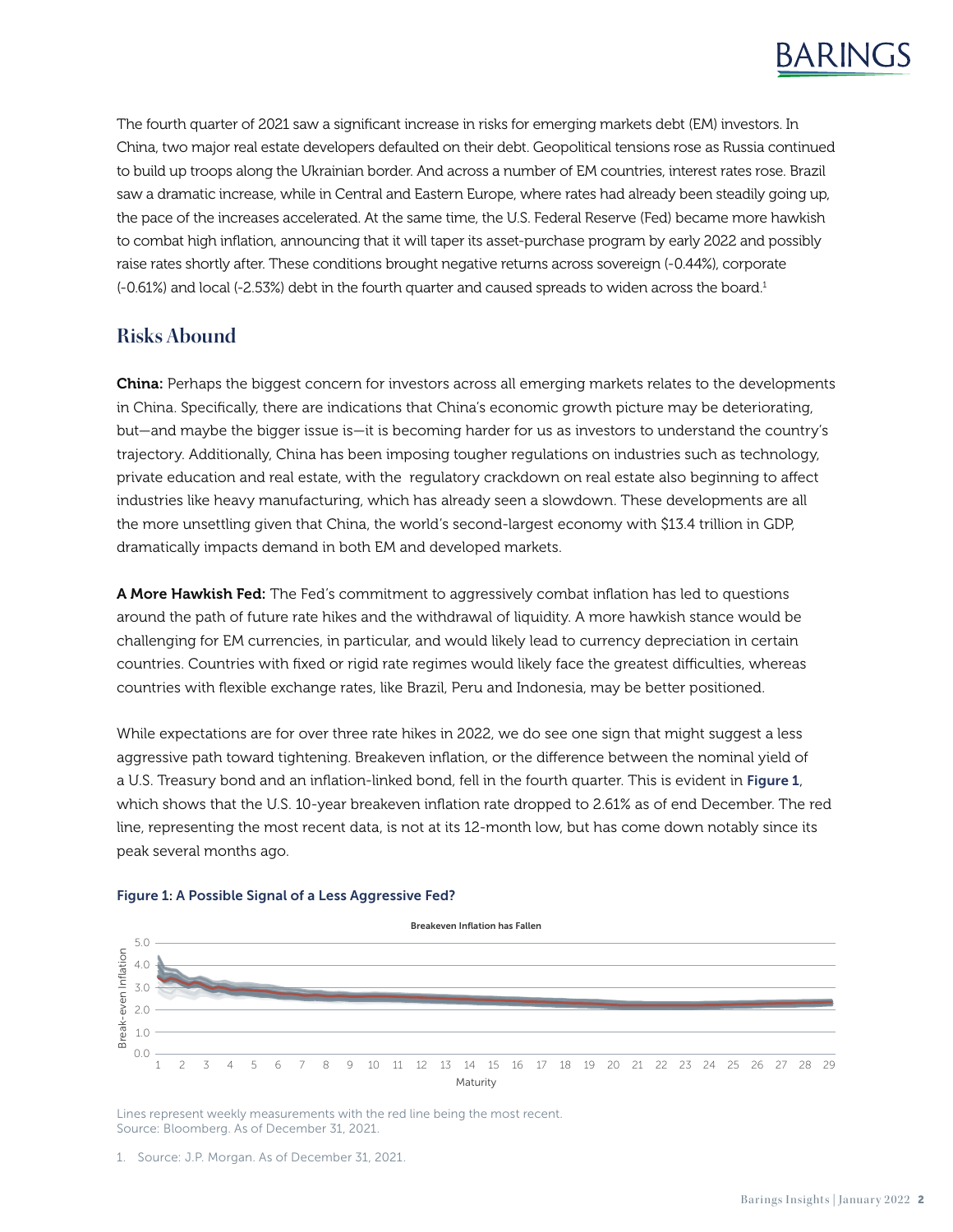## BARINGS

In our view, this is an important measure to consider because it demonstrates where investors are pricing inflation—and a continuing decline in the breakeven rate might be enough for the Fed to take a less aggressive stance.

Politics and Geopolitics: The number of troops Russia has amassed along the Ukrainian border has many fearing an invasion. Still, given that Russia has not acted yet, we think the probability of an invasion over the course of the next 12 months is fairly low, suggesting the market may be overpricing this risk currently. And more recently, we have seen social discontent manifest in protests and military reaction in Kazakhstan. Elsewhere, in Turkey, it has been difficult to understand the central bank's highly unorthodox approach to monetary policy. For instance, the central bank cut interest rates to boost growth, despite the Turkish inflation rate hovering above 20%, resulting in elevated volatility in the Lira.

On the bright side, geopolitical risk in Latin America has reduced since the start of 2021, following the elections in Peru, the sovereign downgrade of Colombian debt, a referendum vote in Chile, and concerns about a COVID voucher program in Brazil. While many of these risks have now passed, some uncertainties remain, including elections in both Brazil and Colombia.

COVID: Omicron certainly exacerbated some of the spread widening during the quarter, with the potential for further new strains raising the possibility of additional shocks to the EM universe. However, a number of factors suggest a more moderate economic impact from Omicron than earlier waves. For instance, vaccinations are much more widespread relative to prior waves—with overall EM vaccination rates higher and the booster shot rollout not too far behind developed market countries. As a result, EM governments are now less likely to lock down indiscriminately and should be able to sustain higher levels of activity relative to caseloads (excluding China, which has continued a zero-COVID policy).

The impact from Omicron will more likely be felt more through a weakening in sentiment due to more cautious behavior, as well as a reduced workweek due to having to self-isolate rather than government restrictions in most EMs. Omicron will further dampen demand for services in the early part of this year, but easing supply bottlenecks, as evidenced by the latest PMI surveys, should help to further reduce inflationary pressures relative to the latter part of last year.

#### **Navigating the Noise**

While there are several headwinds on the horizon and the potential for volatility, we still expect opportunities to arise for value creation—particularly for long-term investors.

#### SOVEREIGN HARD CURRENCY AND LOCAL DEBT

Given the risks of slower growth from China and a more hawkish Fed, we believe the topdown environment looks less welcoming for currencies in 2022, as mentioned. Within the local debt space, however, we do see select opportunities in local rates. Countries that have deep domestic markets and lower interest rates—such as Israel, Korea, Thailand and Malaysia look the most compelling, in our view.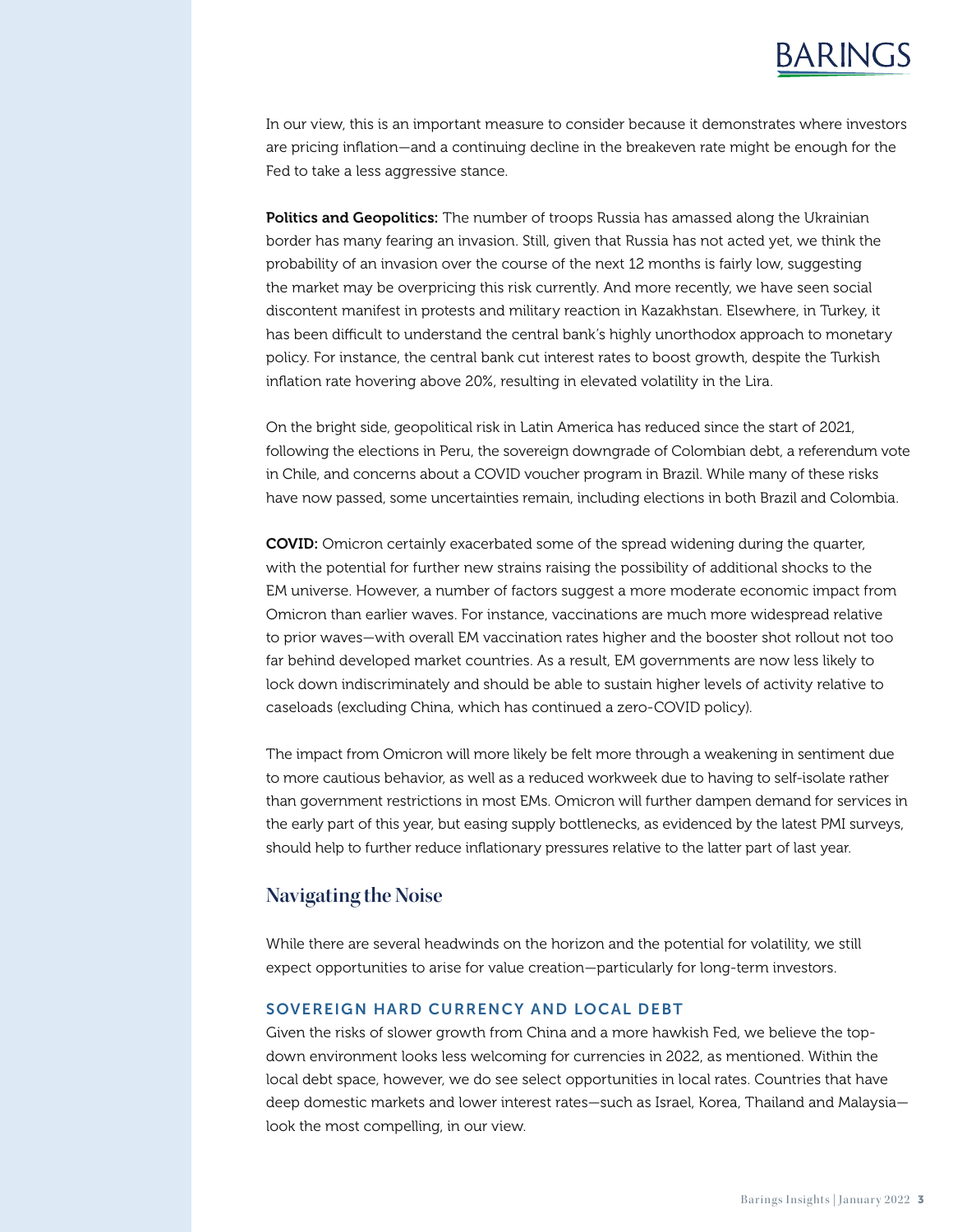## BARINGS

Against the risks mentioned above, valuations in the sovereign hard currency space are looking much more fair, with spreads more than compensating for risks in many countries, particularly at the BB level. For instance, Brazil, Chile and Peru, though linked to China, look strong and flexible enough, from a default risk perspective, to withstand a major economic slowdown in the country. We also see select opportunities in single-B countries. That said, given the diversity and dispersion in performance across this space, country selection is critical. Above all, we seek to avoid countries where financing measures are deteriorating, and take positions only in countries where we have formed high conviction.

#### CORPORATE DEBT

Despite the headwinds and risks highlighted above, we continue to see opportunities in the corporate debt space. We find it encouraging that company fundamentals remain strong, with revenue and EBITDA back to pre-pandemic levels for many issuers. We also expect to see further improvement as the global economy continues to recover, and expect to see some bright spots in support of global economic activity coming from expected strong household spending, global restocking and resumption of corporate CAPEX. The commodity price outlook remains favorable as well, with most metals still at historically elevated price levels. Corporate issuers also expect to maintain the ability to either pass through cost increases or implement cost cutting measures, which will help absorb the input inflation.

At the same time, the default rate for EM corporate high yield debt remains low, at roughly 1.2% excluding China.<sup>2</sup> With record levels of gross funding of \$530 billion in 2021, many corporate issuers have also refinanced a significant portion of their U.S. dollar-denominated debt at lower funding costs ahead of the potential U.S. rate rises. $3$ 

From a valuation perspective, we believe EM corporate debt continues to look attractive, given that spreads remain wide relative to developed markets and historical levels (Figure 2). In this environment, we continue to find opportunities in globally diversified EM companies where spreads are trading wider than fundamentals would suggest as a result of idiosyncratic country risks—such as we have seen recently in China, Ukraine and Turkey. Additionally, given the expectation around U.S. rate increases, we believe the high yield segment of the market looks particularly attractive for its shorter duration relative to investment grade and lower correlation with rate moves.

### **Discipline Is Key**

While there are several factors that have the potential to create volatility going forward, we expect to see attractive opportunities emerge across the EM debt asset class as well. However, as always, credit and country selection matter, and will continue to be a big differentiator in performance. In our view, active managers that closely assess risk on a country-by-county and company-by-company basis, will be best positioned to identify the issuers that can withstand any forthcoming uncertainty and benefit the most through the ongoing recovery.



Dec-11 Dec-12 Dec-13 Dec-14 Dec-15 Dec-16 Dec-17 Dec-18 Dec-19 Dec-20 Dec-21

- CEMBI BD HY-JPM Domestic HY Spread Differential 84 bps - - Average Spread Differential 32 bps

#### Figure 2: EM Corporate Spreads Remain Wide Relative to Developed Markets

 $-100 - 700$ 

Source: J.P. Morgan. As of December 31, 2021.

<sup>3.</sup> Source: J.P. Morgan. As of December 31, 2021.